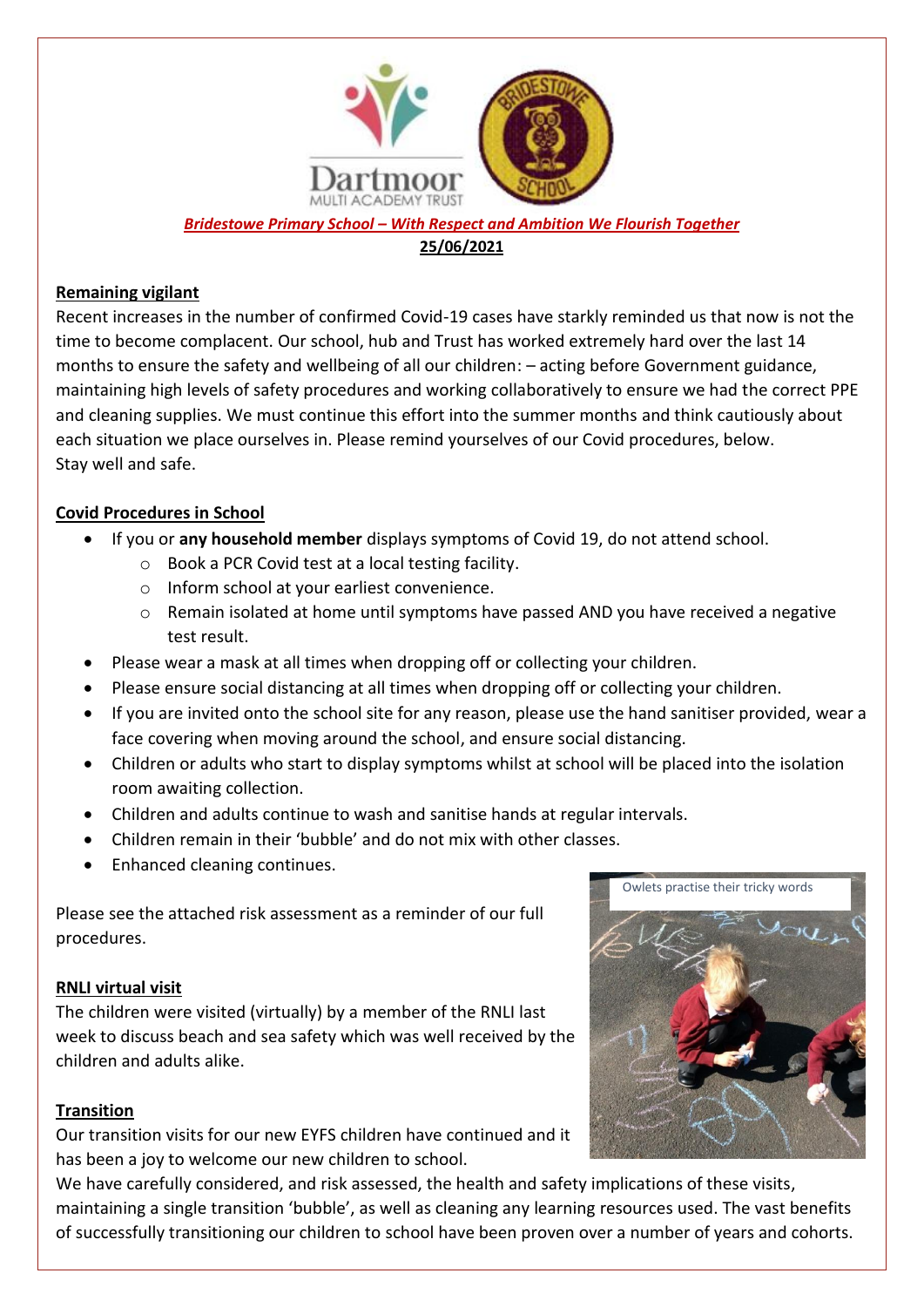## **Year 5 and 6 Residential**

Next week will be our Year 5 and 6 residential. Children will be camping on the field with activities being hosted at Okehampton YHA. We are pleased to be welcoming the Year 5 and 6 children from Lydford Primary to also camp on our field. Bubbles and social distancing will be in place, but this will still allow for the sharing of meals, games, and campfire.

## **The Barn Owls class have written this note for local residents:**

#### *Dear Bridestowe Resident,*

*Years Five and Six at Bridestowe Primary School are scheduled to take part in a residential on the 1st and 2nd of July.*

*As part of this, tents will be pitched in the School Field to allow us to stay overnight on Thursday, 1st July. We will have our meals on site and play games in the evening so you may hear some excited children's voices. There will be a campfire in the wooded far corner of the field during that evening, so you may notice smoke. We, and the staff will be transported to and from the School by coaches in the mornings and early evenings.*

*The residential will be concluded at around 5pm on Friday, 2nd July.*

*May we thank you in advance for your patience and understanding and I am sure you will agree that this is an exciting opportunity for us.* 

*Yours faithfully,*

*Barn Owls Class - Bridestowe Primary School*

### **Sports Day**

Sports Day will continue as planned on Tuesday 13<sup>th</sup> July. Having carefully risk assessed and mapped the site, we are pleased to be able to offer parents and carers the opportunity to spectate on the day. Government guidance allows groups of up to 30 to meet outdoors with social distancing in place. The latest government guidance states:

#### **Will parents and families be able to attend sports days?**

It's up to schools to risk assess their sports day plans and decide if it is appropriate to invite spectators. Any spectators must stick to social distancing requirements and legal gathering limits where, outdoors, spectators can gather in separate groups of up to 30. This means, dependent on the size of the area available, multiple groups of 30 could theoretically attend events as long as there is no mixing between groups at any stage.

#### Therefore, on the day:

- Parents/carers may arrive from 12.15 for a 12.30 start.
- Parents/carers must wear a face covering until seated/in their area.
- Parents/carers will be directed to a socially distanced viewing area.
- Parents/carers must remain in their socially distanced viewing area.
	- o Unfortunately, we will not be able to provide refreshments or toilet facilities.
	- o Please feel free to bring your own (non-alcoholic) refreshments.
	- o Refreshments and food should not be shared with school children they will have access to their own drinks and fruit snack if required.
- Non-school age children may attend but should remain with their parents/carers at all times.
- The school retains the right to refuse entry to the school grounds in the event of the maximum number being reached.

We are looking forward to an enjoyable, active and fun afternoon.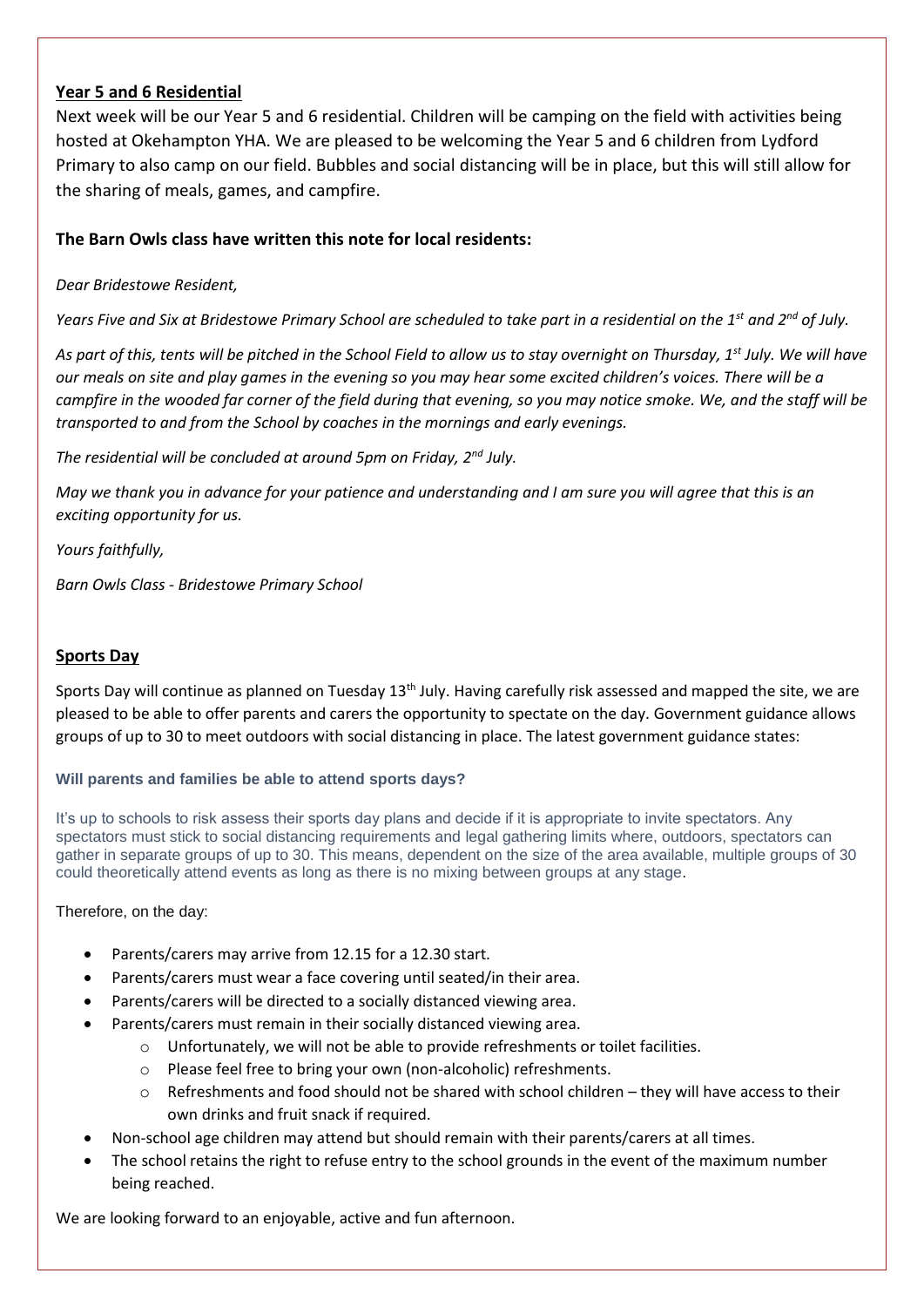# **KS2 End of Year Performance**

The children in Snowy Owls and Barn Owls are starting to prepare for an end of year performance on Thursday 22<sup>nd</sup> July at 13.30.

This will be an open-air performance to allow for *some* spectators. Given the nature of the activity and the need to be able to see and hear the children well, we will be limiting the audience to **Year 6 parents/carers only.** 

The performance will be filmed and shared with all participating parents privately to watch at home.

# **Confirmation of teaching staff and classrooms**

You will have received a letter earlier this week confirming the staffing and classroom arrangements for September.

We welcome Mrs Natasha Whitelaw, Teaching Assistant, to our EYFS team. Mrs Emma Harris will be taking the Snowy Owls (Year 3/4) from September with Mrs Alison Sharland becoming an intervention teacher for the 2 months before she begins maternity leave.

Miss Dani Bryant will increase her days of work with Bridestowe to teach the Owlets (EYFS) class from September.



Mrs Whitelaw

These changes have been carefully considered to provide the best consistency and stability for our children.

In addition, each class will be changing classrooms for September. This is to allow all children the space and learning environment appropriate to their cohort and needs. The Owlets (EYFS) Class will move to the classroom adjacent to the school field. Tawny Owls (Year 1 and 2) will move to the front classroom adjacent to the front playground. Snowy Owls (Year 3 and 4) will move to the back classroom adjacent to the school kitchen. Barn Owls (Year 5 and 6) will move to the middle classroom of the main school building.

# **Introduction to Chair of Governors, Moorland Hub**



Hello, my name is Bridget Down and I am the Chair of Governors for the Moorland LSB. I am passionate about hearing and seeing the view of the schools at playground level. I have been a governor with the Dartmoor Federation for 5 years and during this time I have loved getting to know so many of you. **Please do feel welcome to always get in touch.**

I am a Mummy of four creative, outdoor loving children, which is handy as we live on my husband's family farm in West Devon. I work full time for the Methodist Church as a Learning and Development Officer and am a member of the Parish Council.

**I need YOUR help!** I am looking for more on the ground governors! Governors

who know their communities and have a passion to see quality education and opportunities for all. We need a Community Governor as well as Parent Governors and a Staff Governor too!

We meet once a half term, online, currently on a Wednesday at 5pm and our meetings last 1 ½ hrs. We hear about the joys and the lows of the schools and feedback ideas and community voice back into the pot. Yes there is more to the role, to hear more please do get in touc[h bdown@dmatschools.org.uk](mailto:bdown@dmatschools.org.uk) or apply directly (go to the button at the bottom of the page: [https://www.dartmoormat.org.uk/governance.html\)](https://eur03.safelinks.protection.outlook.com/?url=https%3A%2F%2Fwww.dartmoormat.org.uk%2Fgovernance.html&data=04%7C01%7Cbdown%40dmatschools.org.uk%7C0b533ac9777e4f75e66a08d934a08da5%7C3b076d9078b24abd9e05c20f26289c46%7C0%7C0%7C637598686432016429%7CUnknown%7CTWFpbGZsb3d8eyJWIjoiMC4wLjAwMDAiLCJQIjoiV2luMzIiLCJBTiI6Ik1haWwiLCJXVCI6Mn0%3D%7C1000&sdata=3OvHh9Td%2FAarlYwZMTOzP3V0nFS2uNL2Ynu4g9%2Fg4UU%3D&reserved=0)